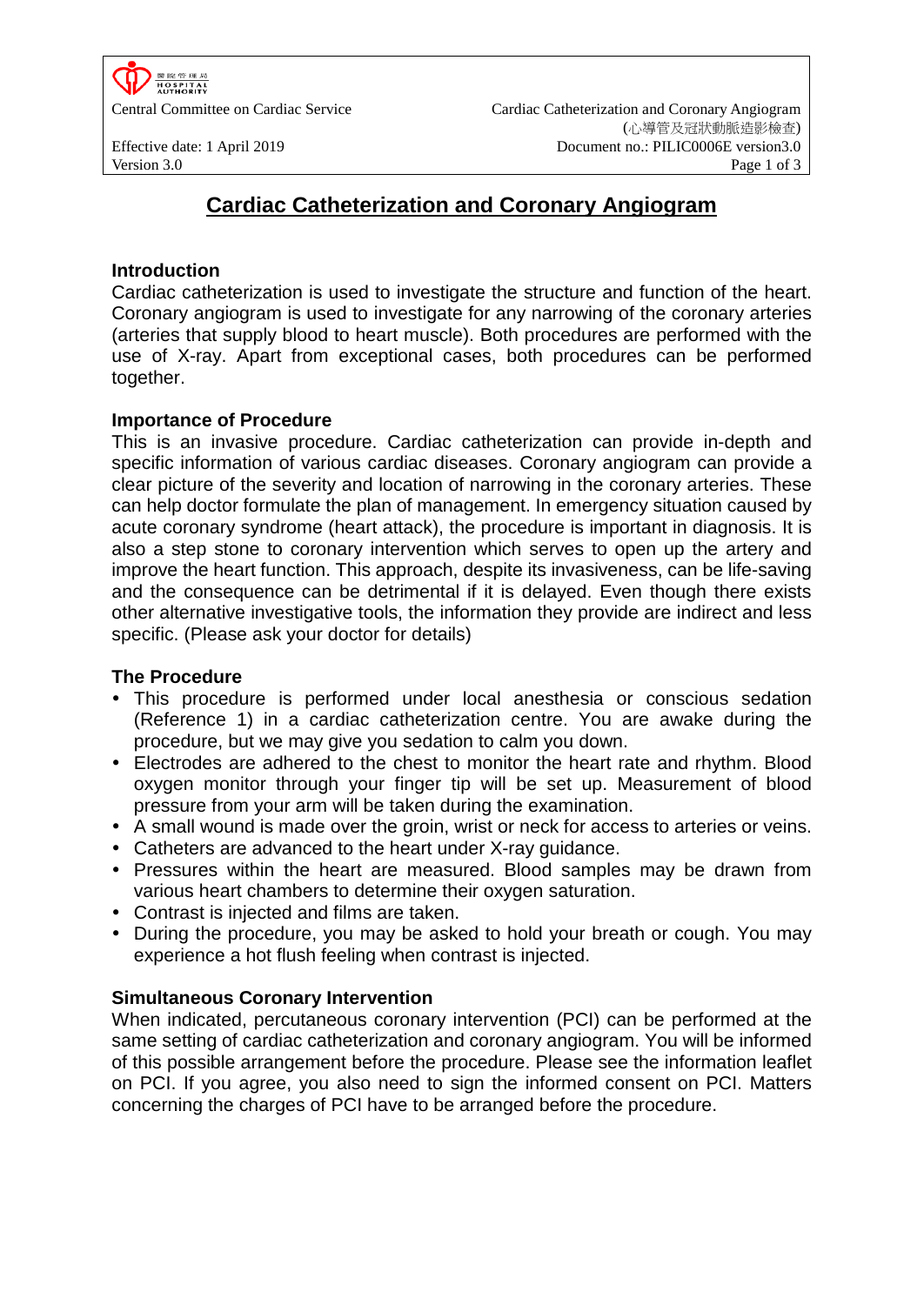

## **Risk and Complication**

### *Common Risks and Complications*

• The procedure carries certain risks. Minor complications include allergic contrast reaction, nausea, and wound complications.

## *Uncommon Risks with Severe Consequences*

 Total major complications account for <1%. These include death (0.1%), myocardial infarction (<1%), stroke (0.1-0.6%), perforation of heart chamber, aortic dissection and severe bleeding. Other major complications include arrhythmias, vascular complications, anaphylactic reaction to contrast, contrast nephropathy and hemodynamic complications. (Reference 2)

## **Before the Procedure**

- You will be invited to a ward or a clinic for some preliminary tests including electrocardiogram, and blood tests. We will also check your allergy history. These can be performed days before the procedure or on the day of admission.
- Our medical staff will explain to you and your relatives the details of the procedure together with the possible risks and complications. This information leaflet will be provided. You have to sign an informed consent.
- Blood thinning drug (warfarin) or diabetic drug (metformin) may have to be stopped several days before the procedure. Special anti-platelet drug should be taken if PCI is also planned. Steroid will be given if there is history of allergy.
- Fasting of 4-6 hours is required prior to the elective procedure. An intravenous drip may be set up. Shaving may be required over the puncture site.
- If you are a female, please provide your last menstrual period (LMP) and avoid pregnancy before the procedure as this procedure involves exposure to radiation.

### **After the Procedure**

- After the procedure, catheters will be removed. The wound site will be compressed to stop bleeding. Sometimes special devices are used to stop bleeding
- Nursing staff will check your blood pressure, pulse and wound regularly.
- Bed rest may be necessary for few hours. In particular, please do not move or bend the affected limb. If your wound is over the groin, please apply pressure with your hand over the wound when you cough or sneeze so as to prevent re-bleeding.
- You should inform your nurse if you find blood oozing from the wound site.

## **Follow Up**

- Usually you can be discharged on the same day or one day after the procedure.
- The wound will be inspected and covered with light dressing. Please keep the wound site clean and change dressing if wet. In general, shower is allowed after 1-2 days.
- Please avoid vigorous activities (household or exercise) in the first few days after the procedure. Bruising around the wound site is common and usually subsides 2-3 weeks later. If you notice any signs of infection, increase in swelling or pain over the wound, please come back to the hospital or visit a nearby Accident and